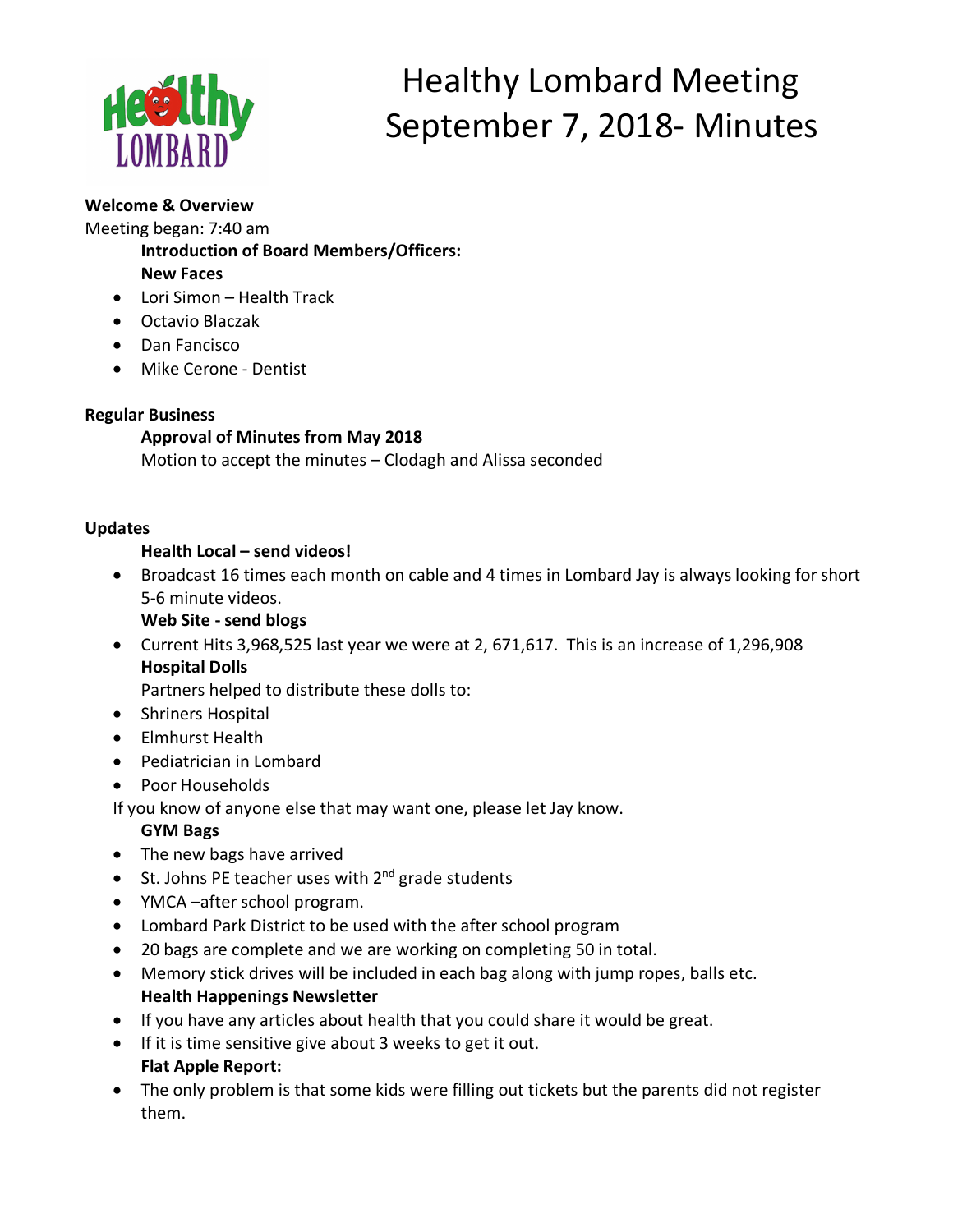#### **Raffle Drawing:**

- A mother in Lombard volunteered to find prizes for Flat Apple.
- The American Girl Doll prize Kiera Egan
- Bike Calvin Stedman
- iPad mini- James Barnes
- Pump it Up, Ice Skating, Lawn Target Game Carolina LaMontegna
- Cubs/Bears Photos, Movie Grill, Pump it Up Despina Tsioupros
- Drury Lane, Santa's Village Morgan Polvin
- Roller Rink, Pump it Up Leila Nehra
- Pool, Antico Postico Tristan Fils
- Chicago Wolves, Chipotle Sophia Johnson
- Fox Bowl, Navy Pier Jenna Malone
- Gizmo Fun Factory, Pinstripes Mary Barnes
- Sky Center, Chicago Sky Logan Pufahl
- Sport Balls and coupons Morgan Potvin
- Sport Balls Claire Johnson Leila Nehra, Carolina Lamontagna, Shayia Mbogo
- Medieval Times, Kohls Children's Museum Rory Egan
- Med Express, Navy Pier, Shed Aquarium Gavin Dahm

## **Flat Apple Prize Distribution – Sept 29 (10 AM) William J. Mueller Memorial Gazebo**

#### **Nature Rx:**

Jan Roehill spoke about the program and having doctors prescribe people to go out in nature. The basis of the program is to get kids out into nature to promote healthy living. There is nothing currently in this area and would like to get more ideas in this area.

#### **New Business**

#### **TY to Lombard Pharmacy and Edward Elmhurst Hospital**

- The new pharmacy location removed the candy from the front counter to promote healthy living.
- Offering alternatives for medical businesses to stop giving candy. HL will give replacements such as small toys and coloring books.
	- **Certificates, Clings & brochures**
- Passed out to the partners **Healthy Kids Races**
- HL is a sponsor and all partners are listed on the new HL brochure **End of Summer/Fall Activities**

#### **District 87 Health Fair – October 17 (from 6:15 PM – 7 PM)**

## **Glenbard North High School, 990 Kuhn Rd, Carol Stream, IL 60188**

• Still 1 or 2 tables open let Jay know if you are interested – Would like to have something "active" on each table.

> **VOL Senior Health Fair – October 3 (from 9 AM – 1 PM) Lombard Commons CONTACT: AVIS MEADE** <MeadeA@villageoflombard.org>

#### **September is Childhood Obesity Awareness Month**

#### **Apple Crunch Day is October 11, 2018**

• Jewel Osco has given over 2,000 coupons for free apples. These are given to D44 students and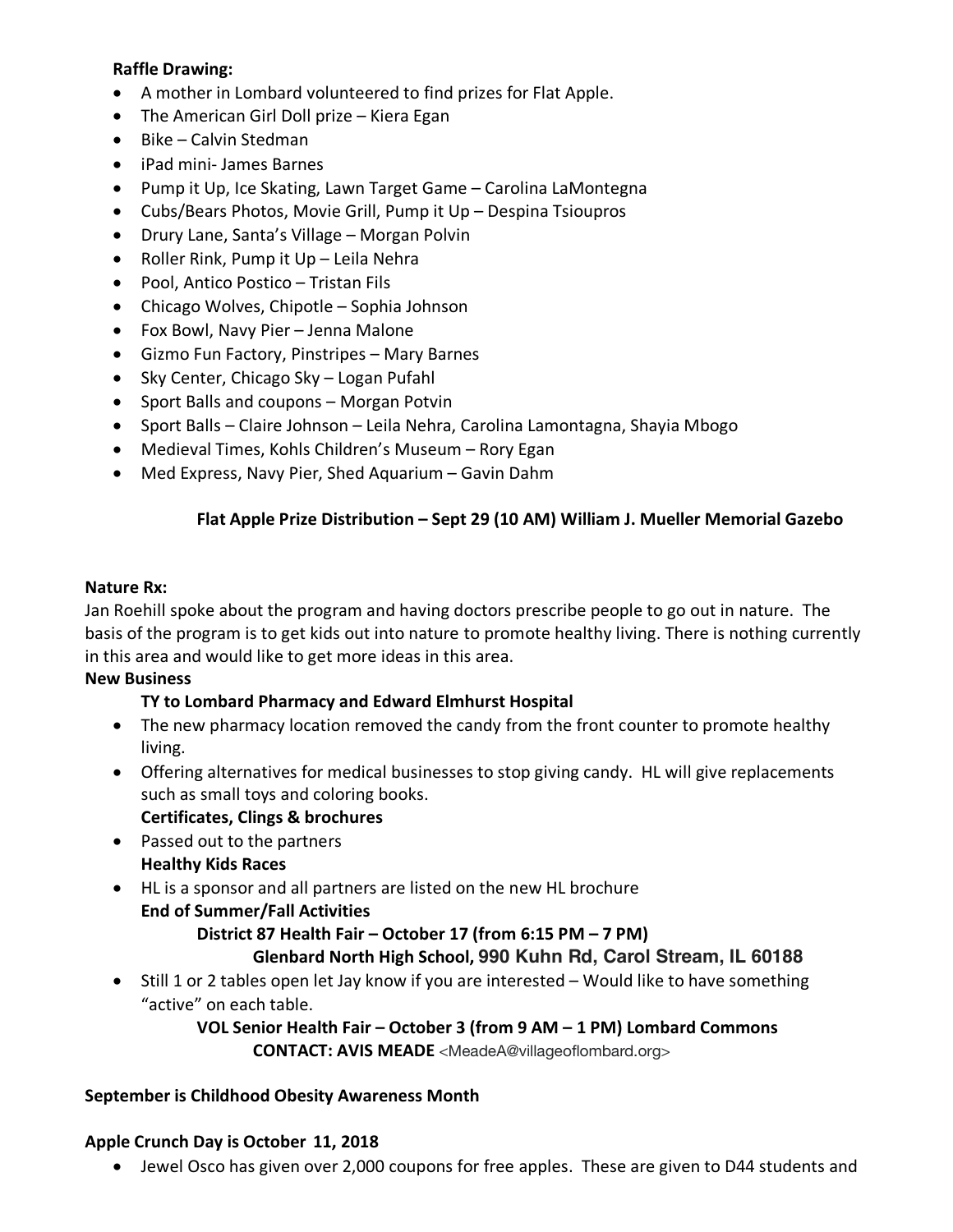St. Johns.

• Want everyone to "Crunch an apple" at 12:00 on Apple Crunch Day and take a selfie and send it to HL

## **FARE – Halloween Teal Pumpkin**

• This promotes alternatives for candy at Halloween. Instead of candy give pencils, stickers etc. so they can have an alternative.

## **Any thoughts for winter activities?**

- What could we do for winter since the kids can't be outside as much?
- Alissa suggested that kids go out and build a snowman and send it to HL
- Indoor sports such as basketball or swimming
- Winter scavenger hunt
- Building forts and a HL or winter words word search
- Send a picture of your favorite winter indoor activity
- Send a picture of kids working out with their parents

#### **30 Second Share:**

- Jenn McGrath New things in office Bio feedback free scan, Myopulse
- Kevin Lindsay Prime Money Market account
- Octavio Blasczak Baby Otters and Employee Health Program for Westin employees
- Lori Simon Health Track Fall into fitness on Saturday
- Rabia DuPage Health Department Crisis card for texting with code getting from a "hot moment to cold", Cards for YC magazine, hosting an event on October 3 for mental health, substance abuse,

GPS Series, Baby Ready 4-week prenatal classes.

- Giana Biddle Baby Otter teaching babies as young as 8 weeks old drowning prevention.
- Dana Fox Jewel Osco Flu Shot Season can come out to your business. All vaccinations, blood pressure screening.
- Jan Roehill Office is on an organic farm honeyandhappiness.com certified health and wellness coach will be teaching nutrition classes.
- Alissa Majchrowicz- MedExpress- school physicals and sports physicals and full shots. Opening Downers Grove location on October 3.
- Clodagh McCall D44 new Allergy Procedures no food as rewards etc.
- Sandy Cord National Coalition for Ovarian Cancer September is national ovarian cancer awareness month.
- Katie McKinnon Lombard Park District Very busy at the pool this summer, Madison Meadow Athletic Center over 2200 members. Club Rec before and after school programs started in D44 schools. Fall Fest October 6.
- Charlie Stevens 2XL dead lifting competition at Yorktown Mall September 29 from 12 -2.
- Mike Cerone Dentist in Lombard good with kids?
- Monica Barichello Lexington Senior Living Keeping the senior residents healthy with fitness center and pool. Lots of socialization and activities.
- Dan Fransisco National University of Health Sciences Students are always looking for outreach and volunteer opportunities in the community.